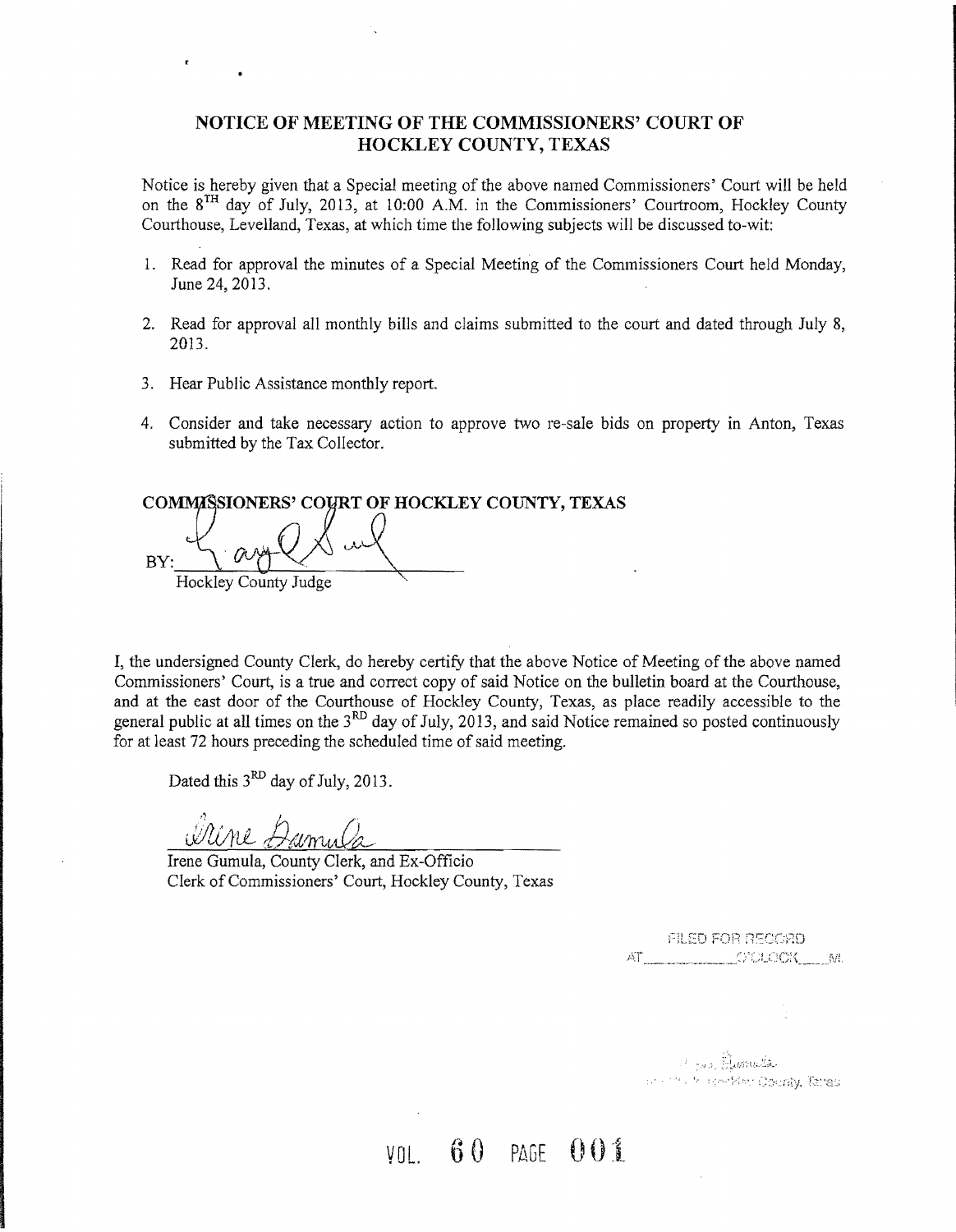## SPECIAL MEETING JULY 8,2013

Be it remembered that on this the  $8^{TH}$  day of July A.D. 2013, there came on to be held a Special meeting of the Commissioners' Court, and the Court having convened in Special session at the usual meeting place thereof at the Courthouse in Levelland, Texas, with the following members present to-wit:

| <b>Larry Sprowls</b>       | <b>County Judge</b>                |
|----------------------------|------------------------------------|
| Curtis D. Thrash           | <b>Commissioner Precinct No. 1</b> |
| <b>Larry Carter</b>        | <b>Commissioner Precinct No. 2</b> |
| J. L. "Whitey" Barnett     | <b>Commissioner Precinct No. 3</b> |
| Thomas R "Tommy" Clevenger | <b>Commissioner Precinct No. 4</b> |

Irene Gumula, County Clerk, and Ex-Officio Clerk of Commissioners' Court when the following proceedings were had, to-wit:

Motion by Commissioner Barnett, seconded by Commissioner Thrash, 4 Votes Yes, 0 Votes No, that the Minutes of a Special meeting of the Commissioners' Court, held on the 24th day of June A.D. 2013, be approved and stand as read.

Motion by Commissioner Carter, seconded by Commissioner Thrash, 4 Votes Yes, 0 Votes No, that all monthly claims and bills, submitted to the Court, and dated through July 8, A.D. 2013, be approved and paid as read.

Rebecca Currington, Public Assistance Administrator reported her June 2013, monthly approvals and denial request for Public Assistance, as per Report recorded below.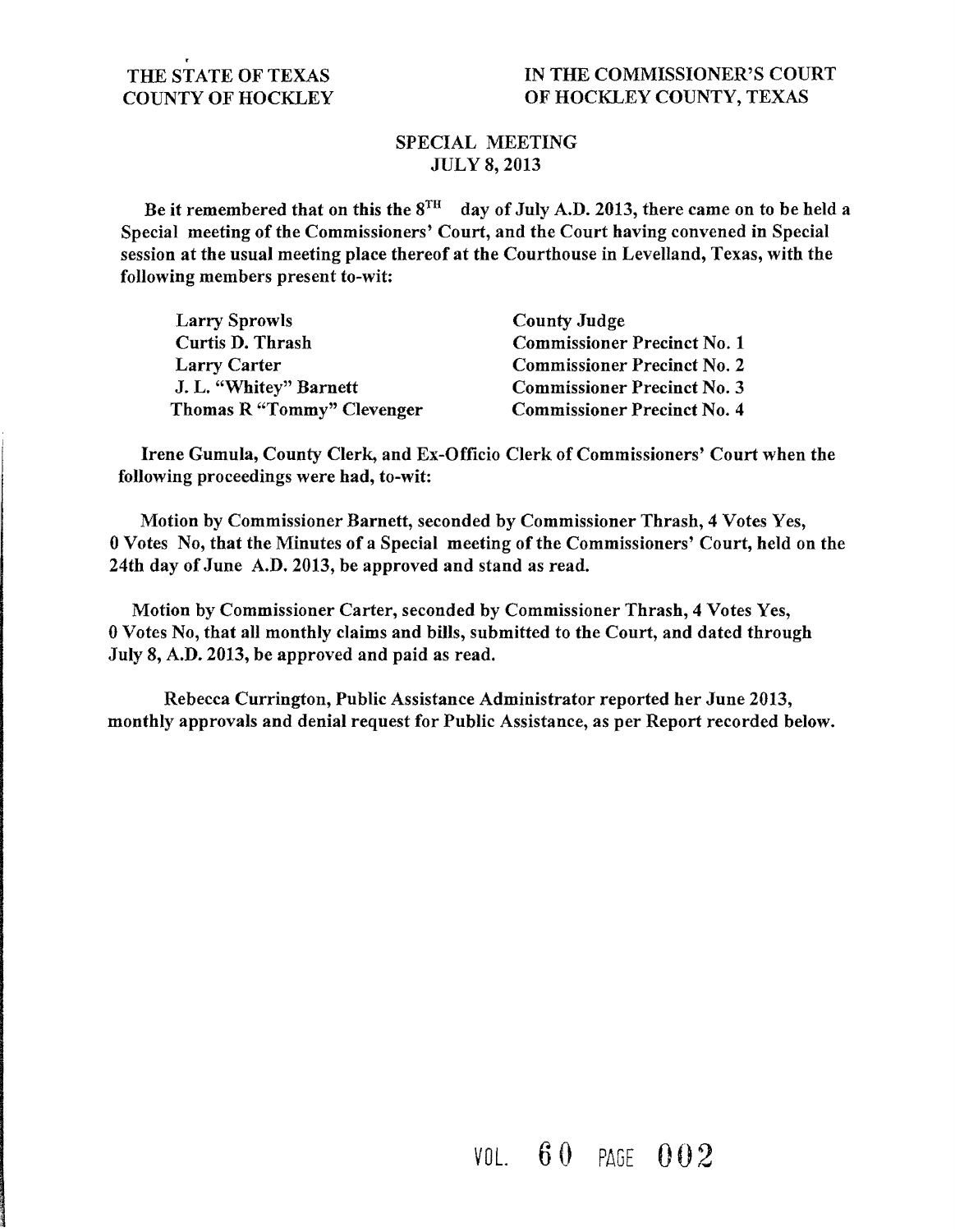Upon recommendation by Rebecca Currington, Public Assistance Administrator, the following list of applicants' requests for public assistance, have been approved or denied for the month of June 2013.

#### **APPROVED APPLICANTS**

APPLICANT ADDRESS TOWN REQUEST AMOUNT

No approvals

#### **DENIED APPLICANTS**

The below listed applicants have been denied their public assistance request for one/more of the following reasons:

- $[2]$  Income of applicant(s) exceeds that of an indigent person, according to the guidelines of the Commissioners' Court of Hockley County, Texas.
- $\Box$  Applicant is in an all adult household in which no one is receiving Social Security due to age or disability.
- $[\times]$  Not all money received by household, either income, available funds or contribution, was reported by household.
- $\boxtimes$  Conflict of information regarding either household members or income received.
- $\boxtimes$  No emergency situation exists as loss of job income was not due to illness or layoff.

| <b>APPLICANT</b>  | <b>ADDRESS</b>      | <b>TOWN</b> |
|-------------------|---------------------|-------------|
| Celia Martinez    | 701 MLK Jr St #313  | Levelland   |
| Josephine Ochoa   | 908 Ave B           | Levelland   |
| Robin Phillips    | 105 S. Alamo Rd #30 | Levelland   |
| Melissa Zapata    | $606 - 9$ th        | Levelland   |
| Leslie Ochoa      | 1603 8th St Apt A   | Levelland   |
| Criselda Tijerina | 903 Alamo, #14      | Levelland   |
| Kiesha Melton     | 226 Cherry St #13   | Levelland   |
| Margaret Williams | 1108 9th            | Levelland   |
| Erika Cornish     | 1817 Ave. I, #1     | Levelland   |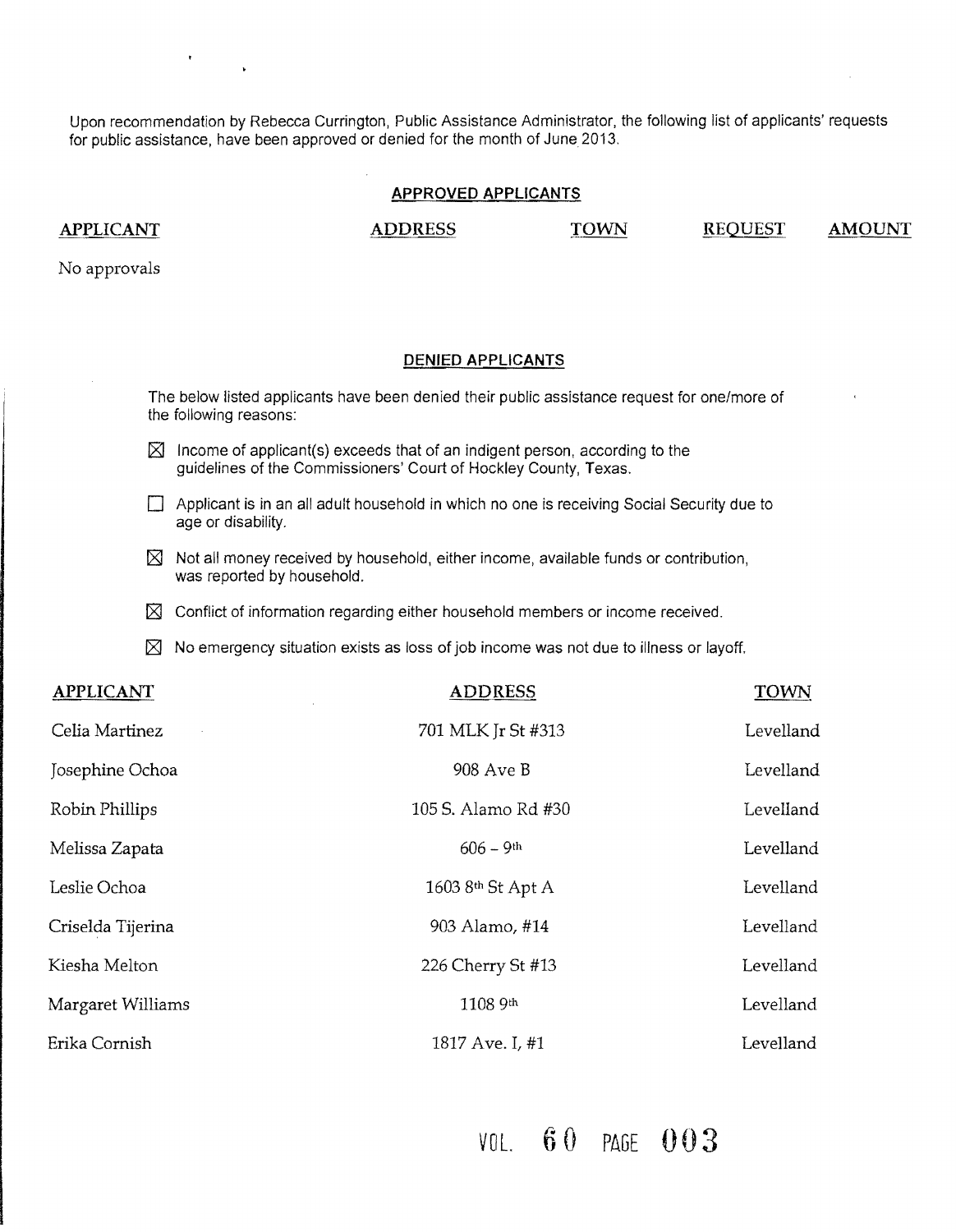Motion by Commissioner Clevenger, seconded by Commissioner Carter 4 Votes Yes, 0 Votes No, that Commissioners' Court accept the resale bid, in the amount of Three Hundred Dollars (\$300.00) from Frankie Karvas on property known as 6801 Maine RD, RMT Sec 86, Blk. A, ABI8, 0.514 acres, accept the resale bid in the amount of Three Hundred Dollars from Frankie Karvas on property known as 6811 Maine RD, RMT, SW/C Sec. 86, Blk. A, AB 18, 0.800 acres, as per Bids recorded below.

 $\hat{\mathcal{L}}$ 

 $\mathcal{F}_{\rm{max}}$  .

 $\hat{\boldsymbol{\theta}}$ 

# VOL. 6 0 PAGE 0 0 4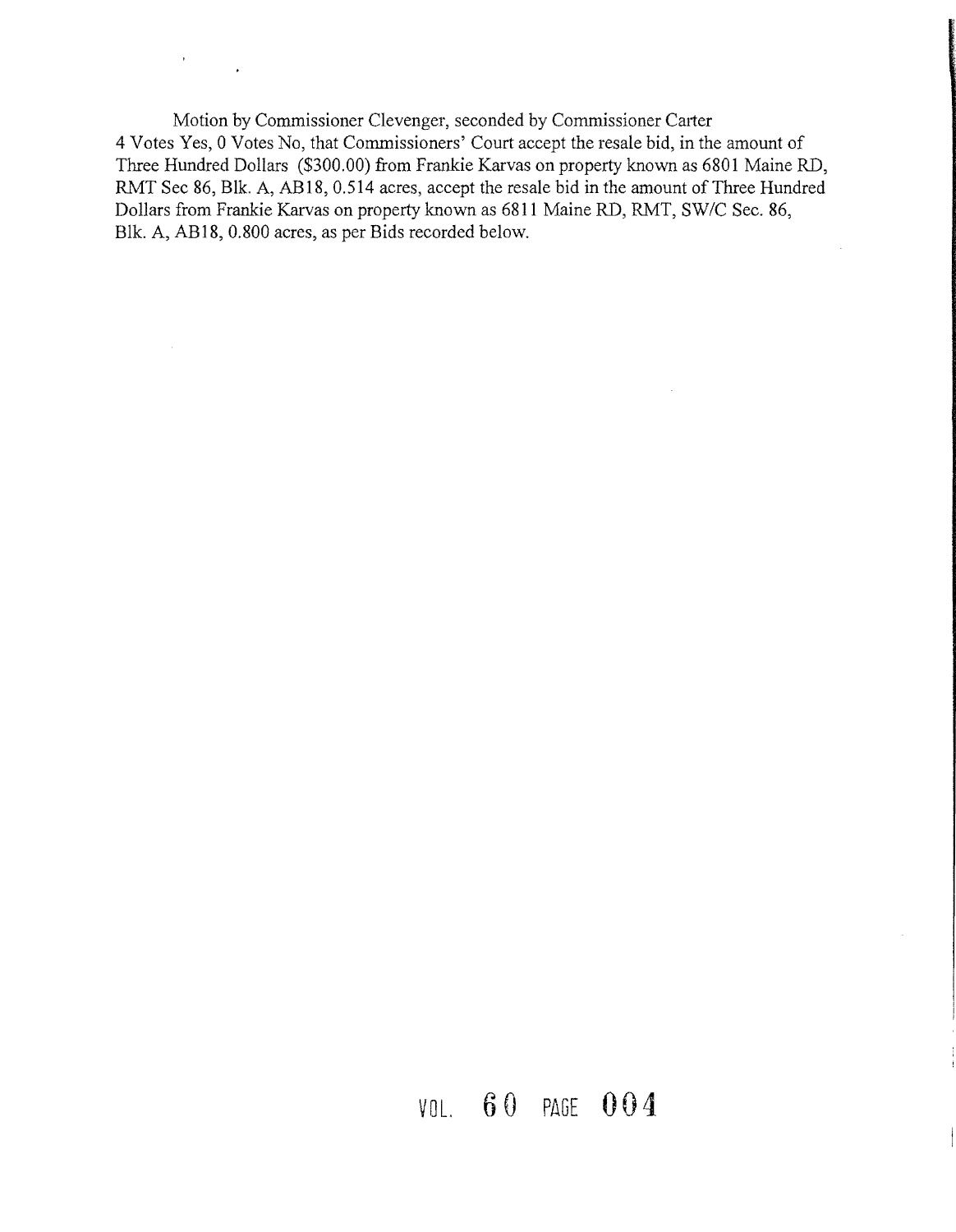

OFFICE OF

## **DEBRA C. BRAMLETT**

TO PAY ONLINE www.fexasrecordsearch.com/hockley

**YVONNE GIPSON COUNTY TAX ASSESSOR** ADDRESS ALL CORRESPONDENCE TO CHIEF DEPUTY **EXECUTE 106** HOCKLEY COUNTY **1000 BO2 HOUSTON ST., SUITE 106** LEVELLAND, TEXAS LEVELLAND, TX 79336 PHONE: (806) 894-4938 FAX: (806) 894-1102

July 1,2013

To Whom It May Concern:

RE: RMT BLK A SW/C SEC 86 ACRES .5146801 MAINE Rd

We have received a bid on the property listed above, from Frankie Karvas, in the amount of \$300.00. This bid has been submitted to Anton ISD and they have approved this bid. At this time I would like to submit this bid to your board for consideration. Enclosed you will find a copy of the written bid along with a statement of all taxes due. If you please contact me as soon as you have reached a decision on this matter. I appreciate your time.

Sincerely

*)JuNc!* e~~/?1dtd Debra C Bramlett

Hockley County Tax Office enc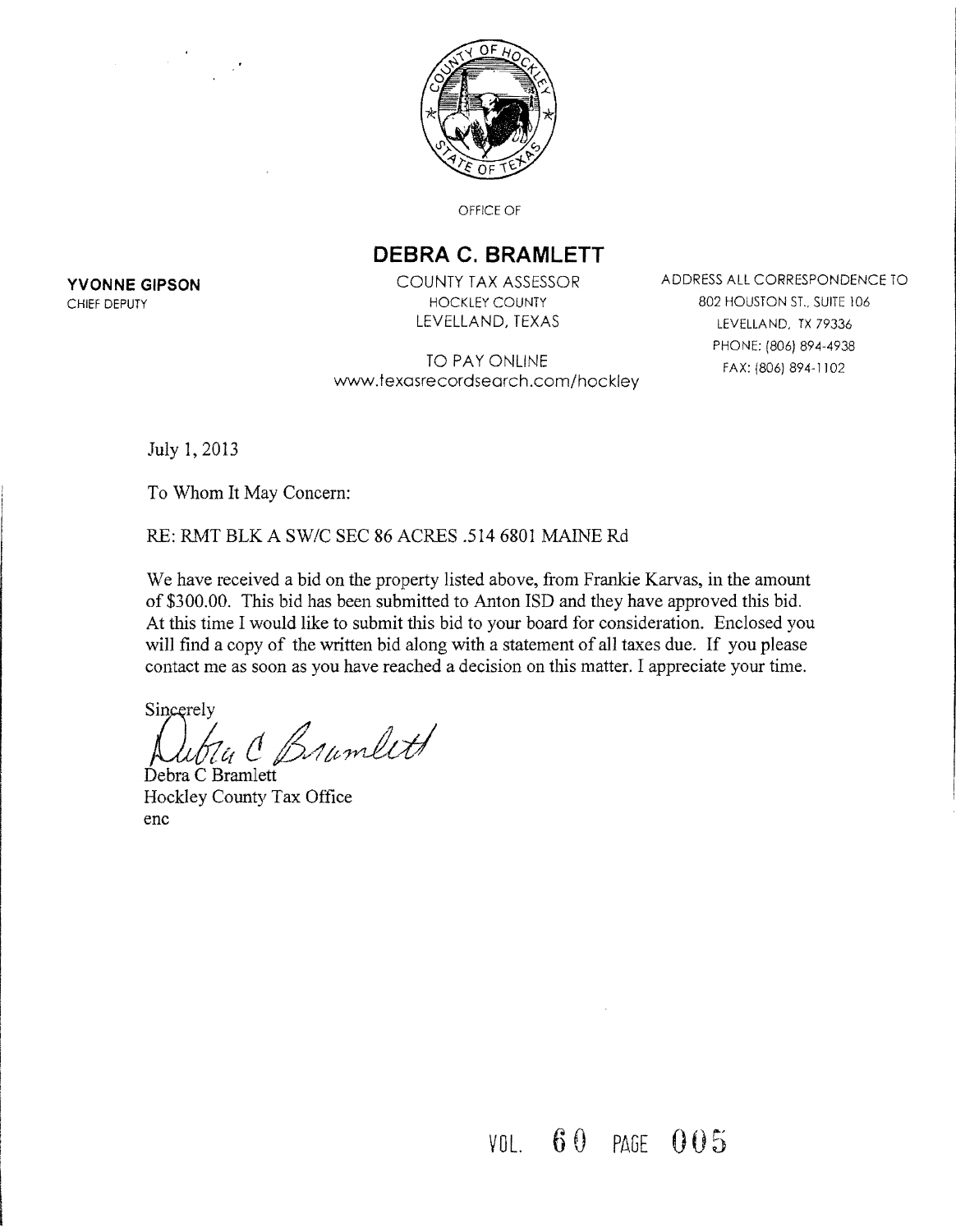## BID FORM FOR RESALE OF PROPERTY

## STRUCK OFF TO HOCKLEY COUNTY TAXING ENTITIES

C)- //; *-13*  (DATE)

(NAME) MANE AMT OF BID

 $\frac{\cancel{B}}{200.00}$ 

 $rac{1}{2}$  Koad  $z$ 130 **PO BOX OR STREET** 

 $\frac{1}{2}\sqrt{10}$  ...  $\sqrt{10}$ 29313

806-997-5631 - 806-632-2725

LEGAL DESCRIPTION AND PHYSICAL LOCATION OF PROPERTY '' I

 $RFFDS:RISASG$ 

LIST ANY SPECIAL CIRCUMSTANCES CONCERNING THE PROPERTY AND YOUR BID

THANK YOU FOR YOUR BID

CHRISTY CLEVENGER HOCKLEY COUNTY TAC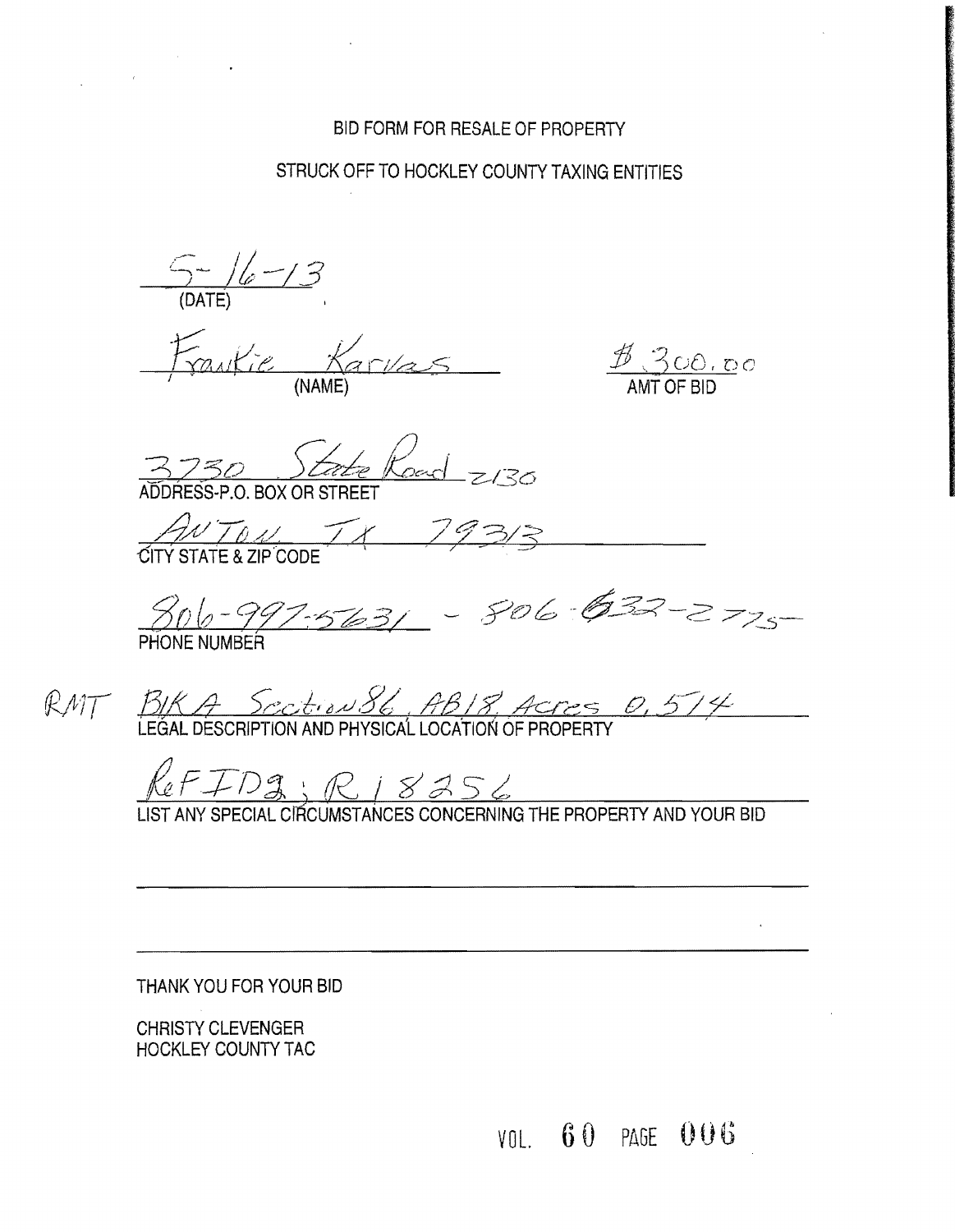|                              | DATE 05/22/2013                                                                                                                                                                                                  |                                                                                                                                                                            |                                               | STATEMENT OF ALL TAXES DUE                                                                                     |                   |                                                                                                                          |      |                                                                                                                    |
|------------------------------|------------------------------------------------------------------------------------------------------------------------------------------------------------------------------------------------------------------|----------------------------------------------------------------------------------------------------------------------------------------------------------------------------|-----------------------------------------------|----------------------------------------------------------------------------------------------------------------|-------------------|--------------------------------------------------------------------------------------------------------------------------|------|--------------------------------------------------------------------------------------------------------------------|
| DB.                          |                                                                                                                                                                                                                  |                                                                                                                                                                            | $(806)$ 894-4938                              | HOCKLEY COUNTY TAX OFFICE<br>802 HOUSTON ST SUITE 106<br>LEVELLAND TEXAS 79336                                 |                   |                                                                                                                          |      |                                                                                                                    |
|                              |                                                                                                                                                                                                                  |                                                                                                                                                                            |                                               |                                                                                                                | ACCT # R18256     |                                                                                                                          |      | *                                                                                                                  |
|                              | $\star$<br>$\star$<br>$\star$<br>$\star$                                                                                                                                                                         | RMT, BLK A, SEC 86, AB18, ACRES 0.514                                                                                                                                      |                                               |                                                                                                                |                   |                                                                                                                          |      | $\star$<br>$\star$<br>$\star$<br>$\star$                                                                           |
|                              | $\star$<br>*<br>TOWN<br>$\star$<br>ACRES<br>$\star$                                                                                                                                                              | .514                                                                                                                                                                       |                                               | LOCATION- 6801 MAINE RD                                                                                        |                   |                                                                                                                          |      | $\star$<br>$\star$<br>$\star$<br>$\star$                                                                           |
|                              | LAND MKT VALUE 1290<br>$^\star$<br>$\star$<br>LAND AGR VALUE<br>$\star$                                                                                                                                          |                                                                                                                                                                            |                                               | IMPR/PERS MKT VALUE<br>MKT. BEFORE EXEMPTS<br>LIMITED TXBL. VALUE                                              |                   |                                                                                                                          | 1290 | $\star$<br>$\star$<br>$\star$                                                                                      |
|                              | $\star$                                                                                                                                                                                                          | HOCKLEY COUNTY IN TRUST                                                                                                                                                    |                                               |                                                                                                                |                   |                                                                                                                          |      |                                                                                                                    |
|                              | PO BOX 3                                                                                                                                                                                                         |                                                                                                                                                                            |                                               |                                                                                                                |                   |                                                                                                                          |      |                                                                                                                    |
|                              |                                                                                                                                                                                                                  | LEVELLAND TX 79336-0003                                                                                                                                                    |                                               |                                                                                                                |                   |                                                                                                                          |      |                                                                                                                    |
|                              | TAXES 2001<br><b>TAXES 2002</b><br>TAXES<br>2003<br><b>TAXES 2004</b><br>TAXES<br>2005<br><b>TAXES 2006</b><br><b>TAXES</b><br>2007<br><b>TAXES 2008</b><br>TAXES 2009<br><b>TAXES 2010</b><br><b>TAXES 2012</b> | LEVY<br>138.04<br>$144.40$<br>$218.15$<br>$230.54$<br>$230.54$<br>$212.65$<br>176.49<br>117.14<br>$117.14$<br>$136.26$<br>21.01<br>$\begin{array}{c} 01 \\ 00 \end{array}$ |                                               | P & I<br>204.29<br>196.39<br>270.53<br>278.21<br>212.65<br>169.81<br>$134.15$<br>74.96<br>70.86<br>8.41<br>.00 |                   | ATTY FEES<br>51.35<br>51.32<br>51.12<br>97.74<br>95.95<br>83.95<br>72.55<br>62.14<br>$38.41$<br>$41.42$<br>$5.89$<br>.00 |      | AMT DUE<br>393.68<br>391.91<br>586.42<br>586.49<br>510.35<br>435.32<br>372.78<br>230.51<br>248.54<br>35.31<br>.00. |
|                              | ACCT # R18256                                                                                                                                                                                                    | 1,587.64                                                                                                                                                                   |                                               | 1,600.26 603.41                                                                                                | TOTAL DUE 08/2013 | <b>TOTAL DUE 05/2013</b><br>TOTAL DUE 06/2013<br>TOTAL DUE 07/2013                                                       |      | 3,791.31<br>=============<br>3,791.31<br>3,810.18<br>3,829.13<br>3,848.04                                          |
| $\star$<br>*<br>*<br>$\star$ | JURISDICTION<br>* ANTON I S D<br>HOCKLEY COUNTY<br>SOUTH PLAINS COLLEGE<br>* HIGH PLAINS WTR DIST                                                                                                                | TOTAL TAX LEVY FOR THE CURRENT ROLL YEAR                                                                                                                                   | TAXES<br>1,173.89<br>235.32<br>172.63<br>5.80 | BREAKDOWN OF TAX DUE BY JURISDICTION<br>PEN & INT<br>1,222.10<br>216.22<br>156.73                              | 5.21              | ATTY FEES<br>445.04<br>90.30<br>65.87<br>2.20                                                                            |      | ÷<br><b>TOTAL*</b><br>$2,841.03*$<br>541.84*<br>$395.23*$<br>13.21*<br>.00                                         |

VOL. 6 0 PAGE 0 U 7

 $\hat{\mathcal{A}}$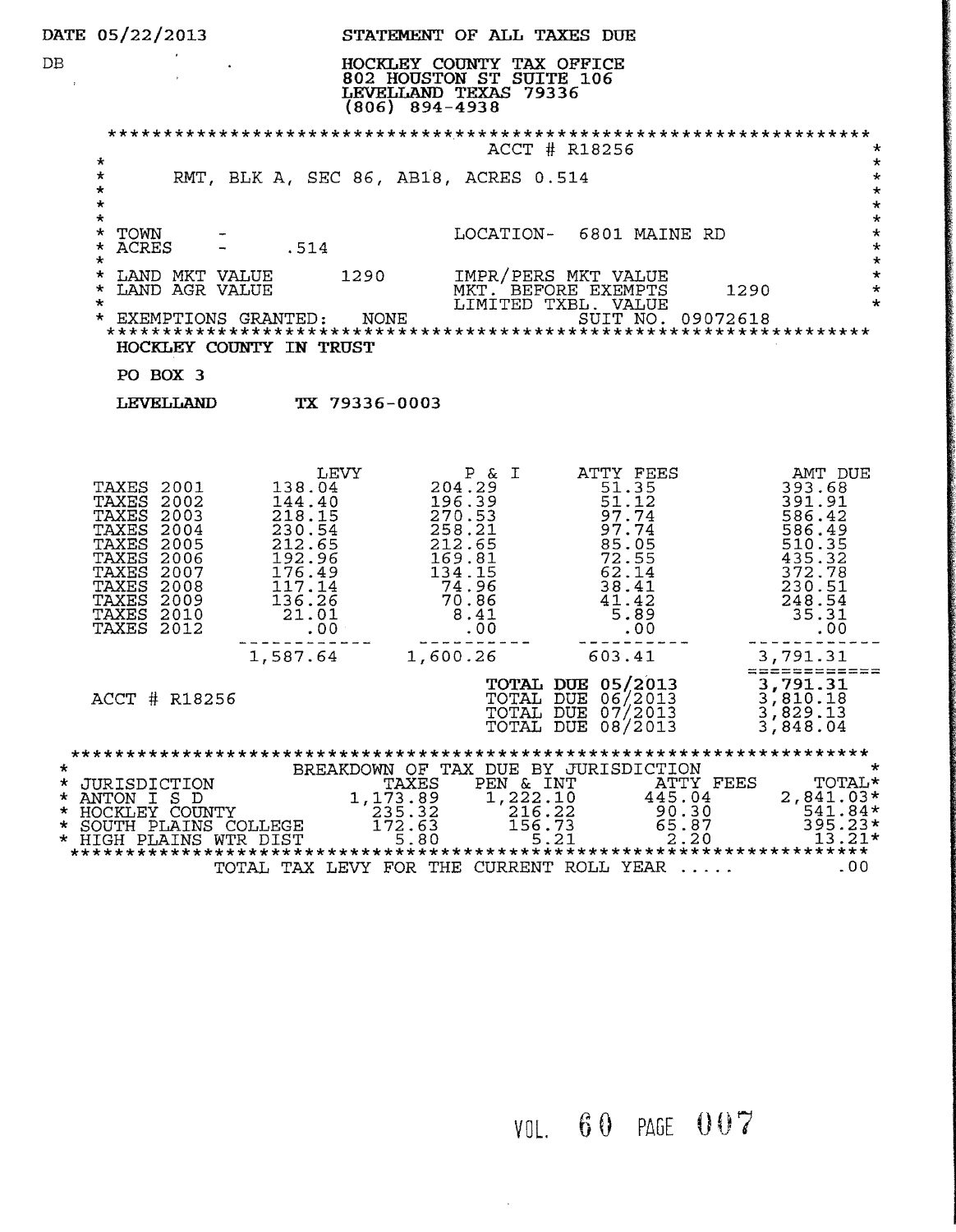

OFFICE OF

## **DEBRA C. BRAMLETT**

TO PAY ONLINE www.texasrecordsearch.com/hockley

**YVONNE GIPSON COUNTY TAX ASSESSOR** ADDRESS ALL CORRESPONDENCE TO CHIEF DEPUTY **EXECUTE A SUITE 104** HOCKLEY COUNTY **A HOUSTON ST., SUITE 106** LEVELLAND, TEXAS LEVELLAND, TX 79336 PHONE: (806) 894-4938 FAX: (806) 894-1 102

July 1,2013

To Whom It May Concern:

RE: RMT BLK A SW/C SEC 86 ACRES .800 6811 MAINE Rd

We have received a bid on the property listed above, from Frankie Karvas, in the amount of \$300.00. This bid has been submitted to Anton ISD and they have approved this bid. At this time I would like to submit this bid to your board for consideration. Enclosed you will find a copy of the written bid along with a statement of all taxes due. If you please contact me as soon as you have reached a decision on this matter. I appreciate your time.

Sincerely

*tuGtka .. ;f4ItJn&#'* 

Debra C Bramlett Hockley County Tax Office enc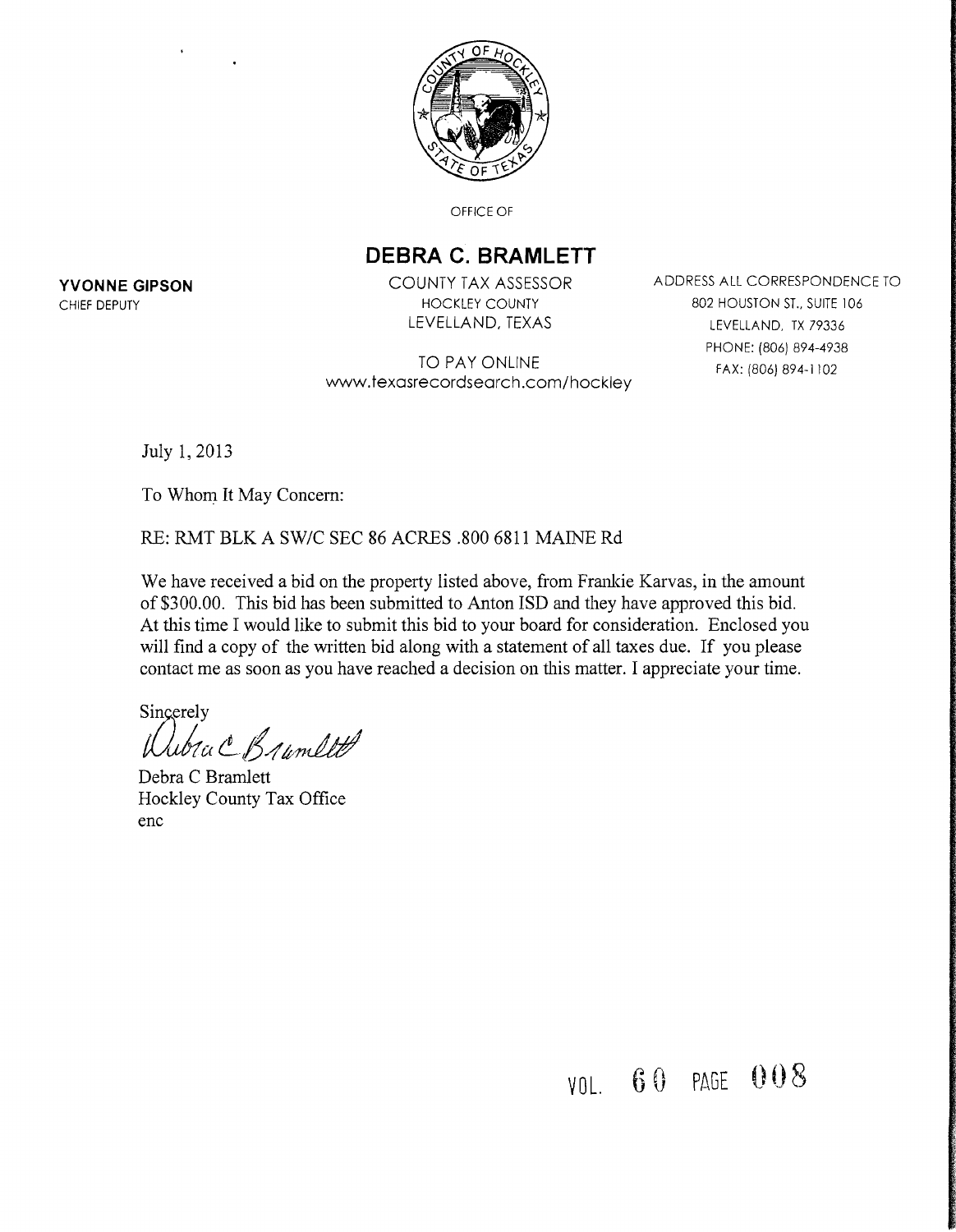## BID FORM FOR RESALE OF PROPERTY

## STRUCK OFF TO HOCKLEY COUNTY TAXING ENTITIES

 $5 - 18 - 3$ 

Frankie Karvas

 $180000$ 

3730 State Read 2/30

ANTON TX 79313

806-997-5631

806 632-2725

 $RMT$ ,  $BKA$ ,  $SWL$ ,  $Sec$ ,  $86$ ,  $AB/8$ ,  $EBAL$  DESCRIPTION AND PHYSICAL LOCATION OF PROPERTY

Acreso. Boo Ref IDZ; R18104

LIST ANY SPECIAL CIRCUMSTANCES CONCERNING THE PROPERTY AND YOUR BID

THANK YOU FOR YOUR BID

**CHRISTY CLEVENGER HOCKLEY COUNTY TAC**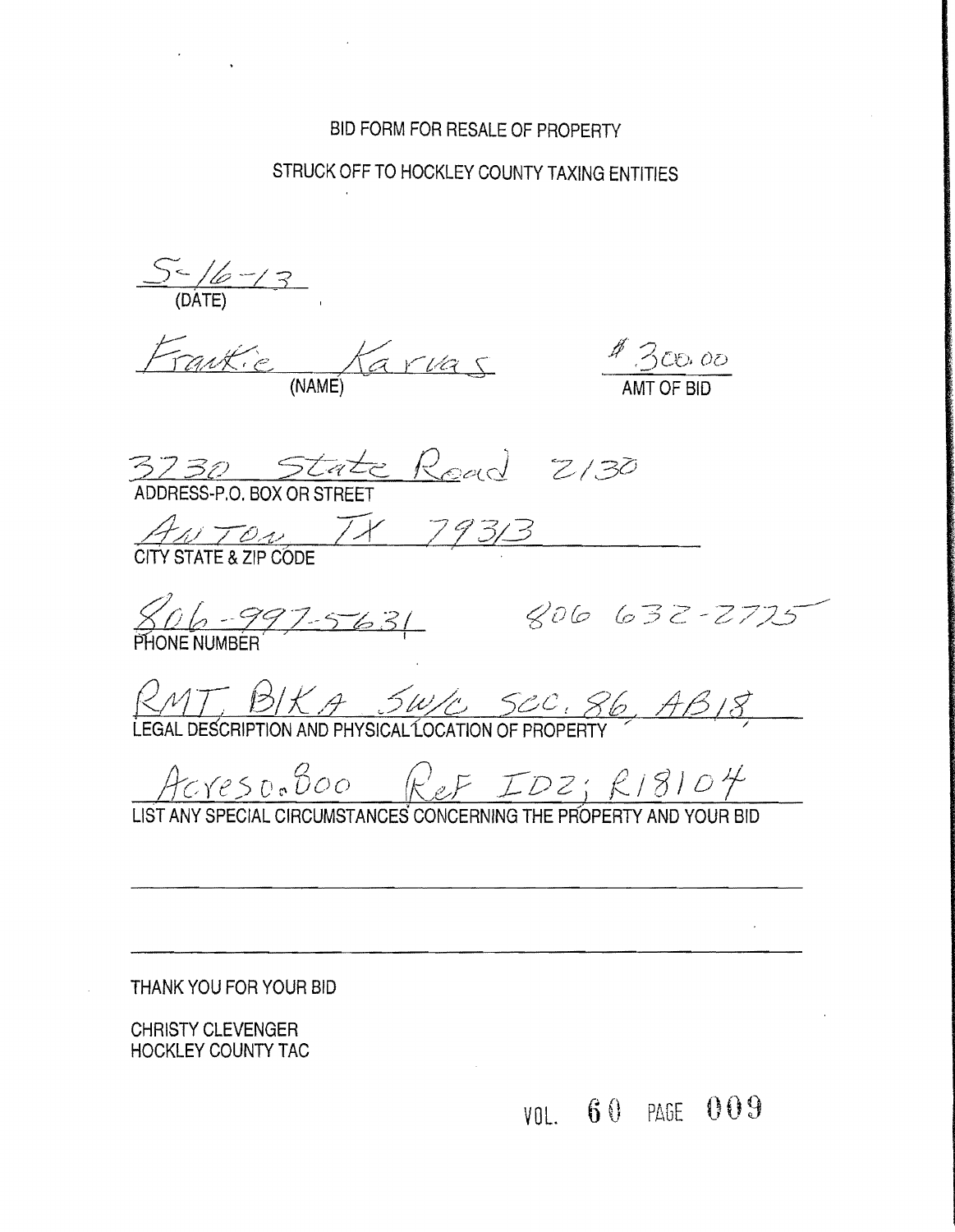|                    | <b>DATE 05/22/2013</b>                                                                                                                                                                 |                                                                                                                                                                              | STATEMENT OF ALL TAXES DUE                                                                                                                                                                                     |                                                                                                                                            |                                                                                                                     |
|--------------------|----------------------------------------------------------------------------------------------------------------------------------------------------------------------------------------|------------------------------------------------------------------------------------------------------------------------------------------------------------------------------|----------------------------------------------------------------------------------------------------------------------------------------------------------------------------------------------------------------|--------------------------------------------------------------------------------------------------------------------------------------------|---------------------------------------------------------------------------------------------------------------------|
| DB.                |                                                                                                                                                                                        | $(806)$ 894-4938                                                                                                                                                             | HOCKLEY COUNTY TAX OFFICE<br>802 HOUSTON ST SUITE 106<br>LEVELLAND TEXAS 79336                                                                                                                                 |                                                                                                                                            |                                                                                                                     |
|                    | PROPERTY DESCRIPTION                                                                                                                                                                   |                                                                                                                                                                              |                                                                                                                                                                                                                | ACCT # R18104                                                                                                                              | $\star$                                                                                                             |
|                    | $\star$<br>$\star$<br>$\star$<br>$\star$                                                                                                                                               | RMT, BLK A, SW/C SEC 86, AB18, ACRES 0.800                                                                                                                                   |                                                                                                                                                                                                                |                                                                                                                                            | $\ast$<br>$\star$<br>$\star$<br>$\star$                                                                             |
|                    | $\star$<br>$\star$<br>TOWN<br>-ANTON<br>$\star$<br>ACRES<br>$- 0.800$<br>$^\star$                                                                                                      |                                                                                                                                                                              |                                                                                                                                                                                                                | LOCATION- 6811 MAINE RD                                                                                                                    | $\star$<br>$\star$<br>$\star$<br>$\star$                                                                            |
|                    | LAND MKT VALUE 1600<br>LAND AGR VALUE 1600<br>$\star$<br>LAND AGR VALUE<br>*<br>$\star$                                                                                                |                                                                                                                                                                              |                                                                                                                                                                                                                | IMPR/PERS MKT VALUE<br>MKT. BEFORE EXEMPTS<br>LIMITED TXBL. VALUE                                                                          | $\star$<br>1600<br>$\star$<br>$\star$<br>1600                                                                       |
|                    | *.<br>HOCKLEY COUNTY IN TRUST                                                                                                                                                          |                                                                                                                                                                              |                                                                                                                                                                                                                |                                                                                                                                            |                                                                                                                     |
|                    | PO BOX 3                                                                                                                                                                               |                                                                                                                                                                              |                                                                                                                                                                                                                |                                                                                                                                            |                                                                                                                     |
|                    | LEVELLAND TX 79336-0003                                                                                                                                                                |                                                                                                                                                                              |                                                                                                                                                                                                                |                                                                                                                                            |                                                                                                                     |
|                    | TAXES 2002<br><b>TAXES</b><br>2003<br>TAXES<br>2004<br>TAXES<br>2005<br><b>TAXES 2006</b><br>TAXES<br>2007<br>TAXES<br>2008<br>TAXES<br>2009<br><b>TAXES 2010</b><br><b>TAXES 2012</b> | LEVY<br>61.71<br>$65.00$<br>$62.91$<br>$54.64$<br>$260.99$<br>62.91<br>260.98<br>$239.41$<br>$113.97$<br>$132.35$<br>$26.06$<br>$00$<br>$\frac{1}{26.06}$<br>.00<br>1,017.03 | $\begin{smallmatrix} & P & \& \texttt{I} \\ & \texttt{83.92} \end{smallmatrix}$<br>$\begin{array}{r} 680.52 \ 80.61 \ 70.45 \ 229.65 \ 181.95 \ 239.54 \ 72.94 \ 68.83 \ 10.44 \ \end{array}$<br>.00<br>853.42 | P & I ATTY FEES<br>$64.27$<br>$37.39$<br>$40.24$<br>$7.30$<br>$00$<br>$75$<br>374.12                                                       | AMT DUE<br>174.76<br>174.73<br>160.04<br>131.13<br>588.76<br>505.63<br>224.30<br>241.42<br>43.80<br>.00<br>2,244.57 |
|                    | ACCT # R18104                                                                                                                                                                          |                                                                                                                                                                              |                                                                                                                                                                                                                | <b>TOTAL DUE 05/2013</b><br>TOTAL DUE 06/2013<br>TOTAL DUE 07/2013<br>TOTAL DUE 07/2013<br>TOTAL DUE 08/2013<br>2,268.99<br>2,281.15       |                                                                                                                     |
| $\star$<br>$\star$ | * JURISDICTION<br>* HOCKLEY COUNTY<br>* HIGH PLAINS WTR DIST<br>SOUTH PLAINS COLLEGE<br>* ANTON I S D                                                                                  | TAXES<br>277.88<br>6.91<br>205.76<br>526.48                                                                                                                                  | PEN & INT<br>265.23<br>194.95<br>386.81                                                                                                                                                                        | BREAKDOWN OF TAX DUE BY JURISDICTION<br>ATTY FEES<br>108.63<br>6.43<br>2.68<br>80.15<br>182.66<br>TOTAL TAX LEVY FOR THE CURRENT ROLL YEAR | $\star$<br>TOTAL*<br>651.74*<br>$16.02*$<br>480.86*<br>$1.095.95*$<br>.00                                           |

 $\frac{1}{2}$  ,  $\frac{1}{2}$  ,  $\frac{1}{2}$